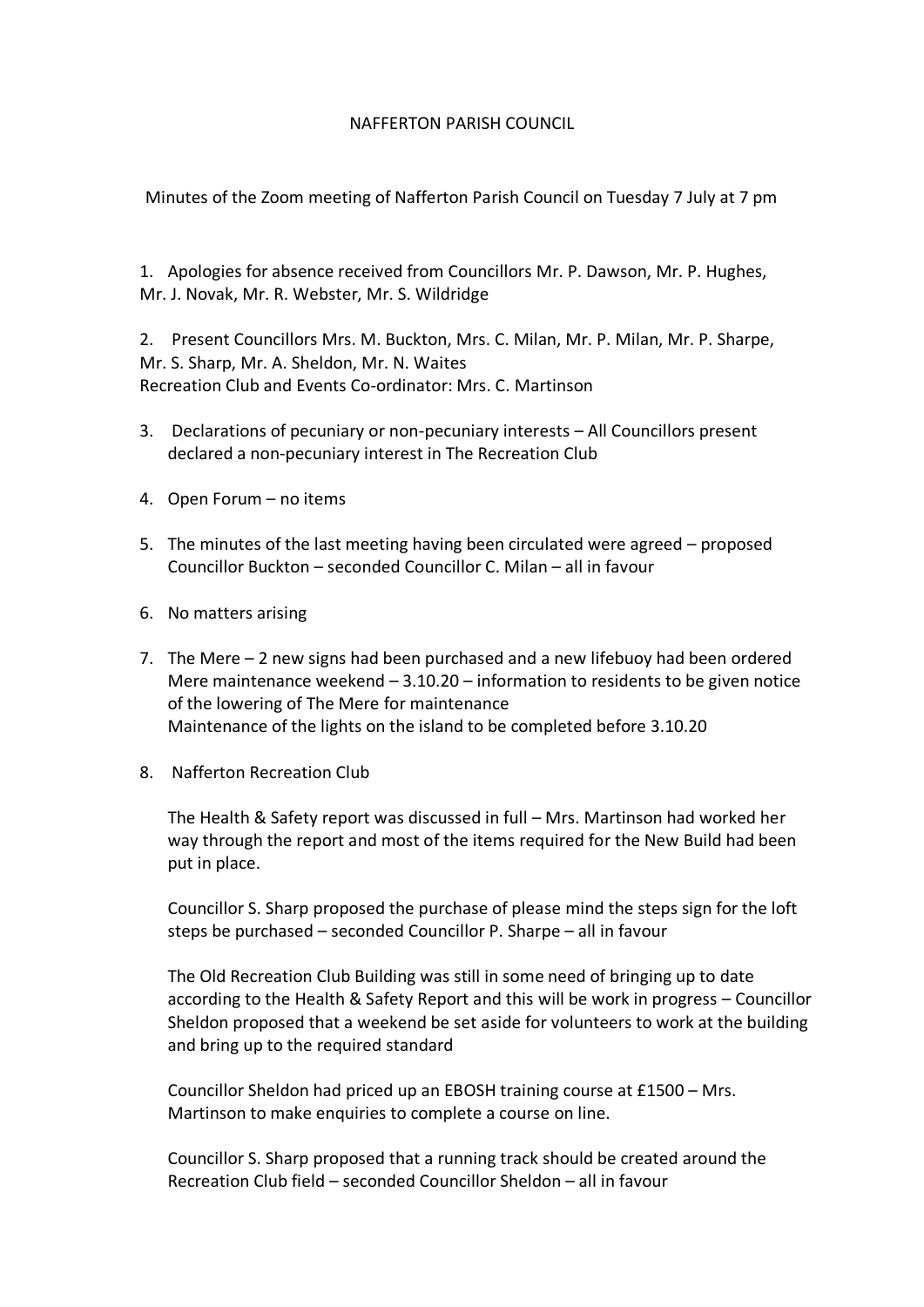Contact Councillor Wildridge to get the rough area between the Allotments and the Recreation club field re-instated.

**Accounts** 

Business Stream – New Building - £241.98 – 23.7.20 Business Stream – Old Building - £66.99 – 23.7.20 Npower – gas - £180.98 – 21.7.20 Npower -New Build - £305.20 – 18.7.20

| 2060 – Test Meter Group             | £126.84 |
|-------------------------------------|---------|
| 2061 – Ryedale Garage Door          | £144.00 |
| 2062 – Holmes Poultry               | £151.20 |
| 2063 – W. C. Watts                  | £335.86 |
| 2064 – Refund/signs/signing in book |         |

- 9. Flooding/Drainage Report all in order except the area of Nethergate and Carr Lane – ERYC aware
- 10. Planning
- 11. Correspondence

 Public rights of way guidance – circulated - noticeboards Free Bespoke Cycle Training – circulated – noticeboards

12. Committee Reports

Village Hall – no meeting Feoffee/Jefferson Hodgson – no meeting Play Area – The Play Area Safety Inspection was discussed. Playground maintenance to be priced for materials to meet the health and safety requirements Councillor C. Milan informed the meeting of various grants that may be available for Play area improvements – the meeting asked Councillor Milan to make some . enquiries. Web – all ok

13. Allotments

The container at the Allotments was now in place, the meeting authorised the purchase of paint for all the containers on site. There are still some allotment plots available to let.

14. Village Maintenance

Bus Shelter maintenance – on going